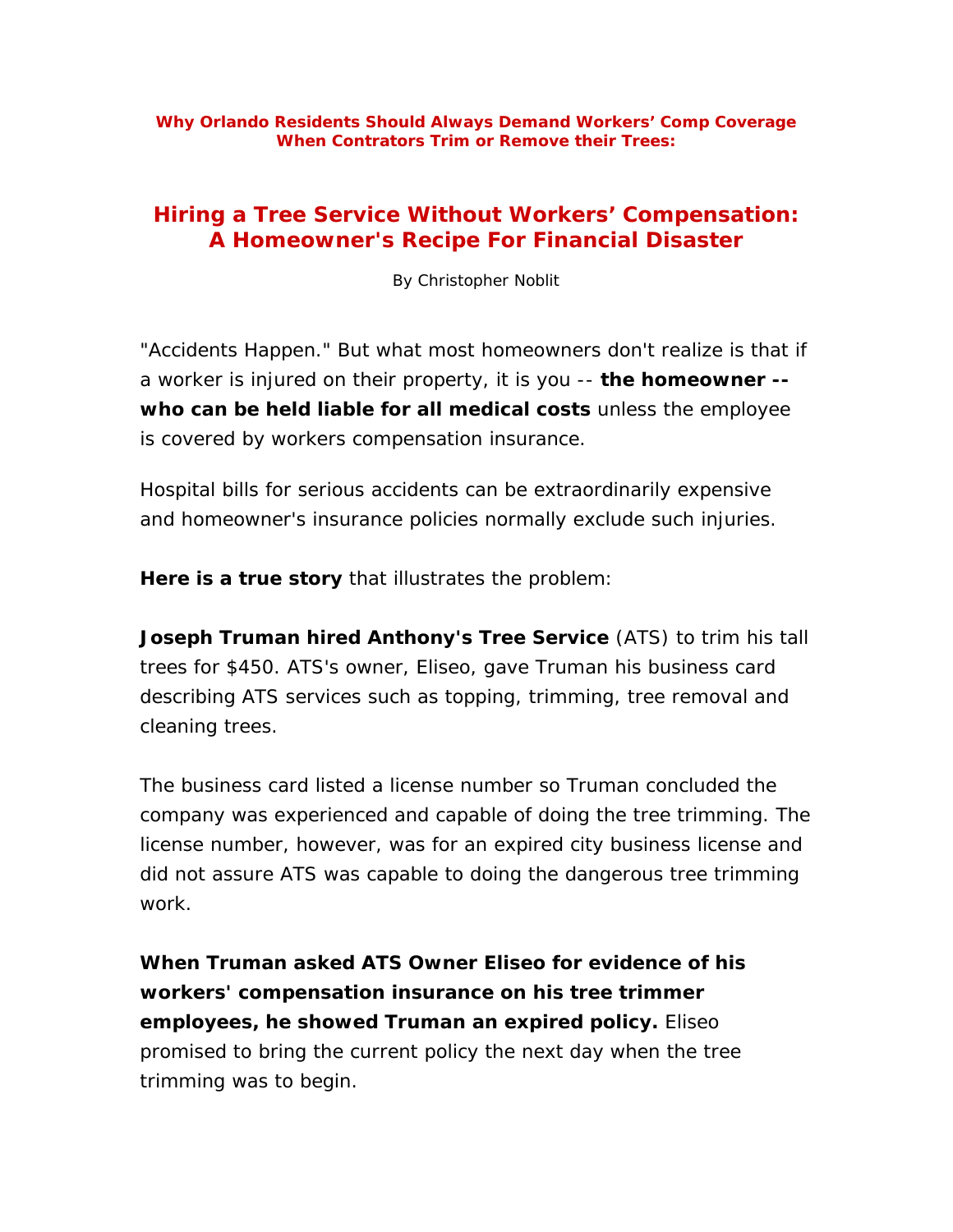But the next day, before tree trimming began, Eliseo told Truman he forgot to bring the current workers' compensation insurance policy. However, Truman allowed work to begin because he figured the license number on the ATS business card meant there was adequate insurance.

Unfortunately, ATS tree trimmer employee **Miguel was severely injured when he fell from a tall tree**. Upon learning his employer, ATS, had no workers' compensation insurance, **Miguel sued homeowner Truman**. When Truman contacted his homeowner's insurance company, he learned he was not insured for this type of injury because Miguel was not Truman's direct household employee.

If you were the judge, would you rule Truman is liable to tree trimmer Miguel for his injury damages? Well, the judge said YES he was.

**Because ATS was uninsured for workers' compensation, the judge explained, Truman became the employer of Miguel. Therefore, homeowner Truman was obligated to provide workers' compensation insurance benefits to the injured Miguel.**

This type of very dangerous work does not come within the household employee exception for coverage under the federal Occupational Safety and Health Act (OSHA) rules, the judge emphasized.

At the very least, the judge continued, homeowner Truman should have verified the ATS workers' compensation insurance policy. Therefore, **homeowner Truman can be held liable to Miguel for his uninsured injuries, the judge ruled.**

**Workers compensation coverage adds considerable cost to job overhead.** These expenses could be the cause of wide variations in